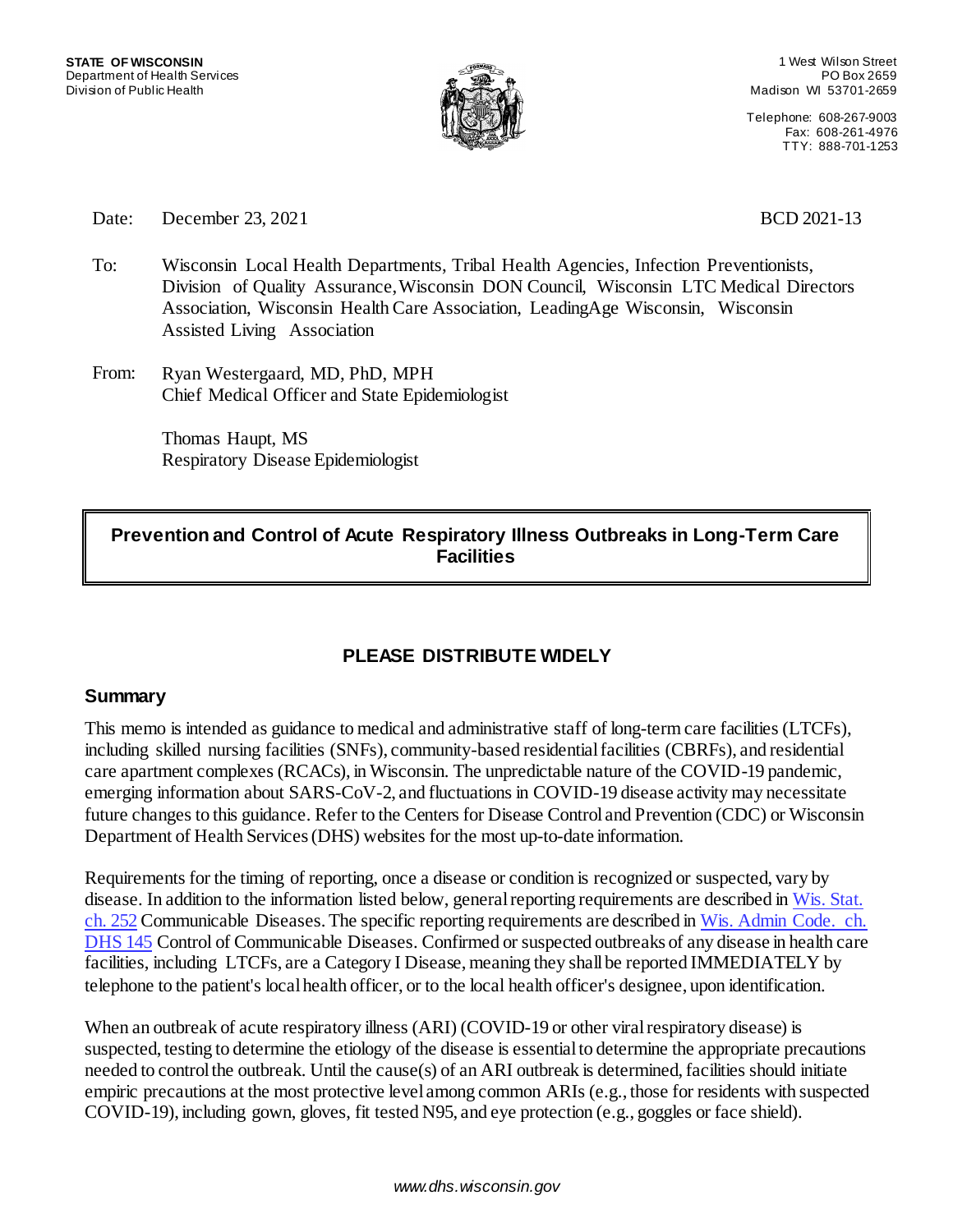Page 2 of 10

# **Definition of Terms Used**

**Acute respiratory illness (ARI)** is defined as illness characterized by any two (2) of the following:

- Fever\*
- Cough (new or worsening, productive or nonproductive)
- Rhinorrhea (runny nose) or nasal congestion
- Sore throat
- Myalgia (muscle aches) greater than the resident's norm
- Shortness of breath or difficulty breathing
- Low SpO2 (oxygen saturation in the blood, normal levels are between 95 and 100%, but may vary for people with certain medical conditions)
- New loss of taste or smell

\*Fever may be difficult to determine among elderly residents. Therefore, the definition of fever used for ARI is defined as temperature two degrees  $(2^{\circ}F)$  above the established baseline for that resident.

**Pneumonia** is defined as radiographic evidence of **new or increased** pulmonary infiltrates, usually accompanied by fever. It is strongly recommended that all clinically diagnosed pneumonia be followed with radiographic testing.

A **suspected respiratory disease outbreak** in a LTCF is defined by the Division of Public Health (DPH) as three or more residents and/or staff from the same unit with illness onsets within 72 hours of each other and who have:

- Pneumonia, or
- ARI, or
- Laboratory-confirmed viral or bacterial infection (including influenza)

A **suspect COVID-19 outbreak in a LTCF** is defined by DPH as **one or more residents and/or staff**(who worked during their infectious period) within a facility who have a case of COVID-19.

# **Laboratory Testing: Acute Respiratory Disease Outbreaks**

When an outbreak of acute respiratory illness (COVID-19 or other viral respiratory disease) is suspected, testing to determine the etiology of the disease is essential to determine the appropriate precautions needed to control the outbreak. Nasopharyngeal swabs (preferred) or oropharyngeal swabs collected from residents or staff should be sent for multiplex PCR testing. Specimens can be sent to any laboratory that performs multiplex testing or, **with prior DPH approval**, specimens can be sent to the Wisconsin State Laboratory of Hygiene (WSLH) where testing will be done free of charge.

- Specimens for non-COVID respiratory outbreaks should be collected within five days after the onset of illness and placed in viral transport media to assure optimal test results.
- If specimens will be submitted to the WSLH, include th[e WSLH lab requisition form.](http://www.slh.wisc.edu/clinical/diseases/forms/)
- Facilities may choose to have clinical specimens tested at a laboratory other than the WSLH, however, fee-exempt testing cannot be offered for tests performed at those laboratories, other than as part of state-contracted laboratory services for COVID-19 testing.
- Due to possible false positive results when using rapid influenza tests, especially when testing occurs during periods of low influenza activity, confirmatory testing of positive rapid test results using RT-PCR or viral culture should be performed.
- With DPH approval, specimens may also be tested for other respiratory viruses.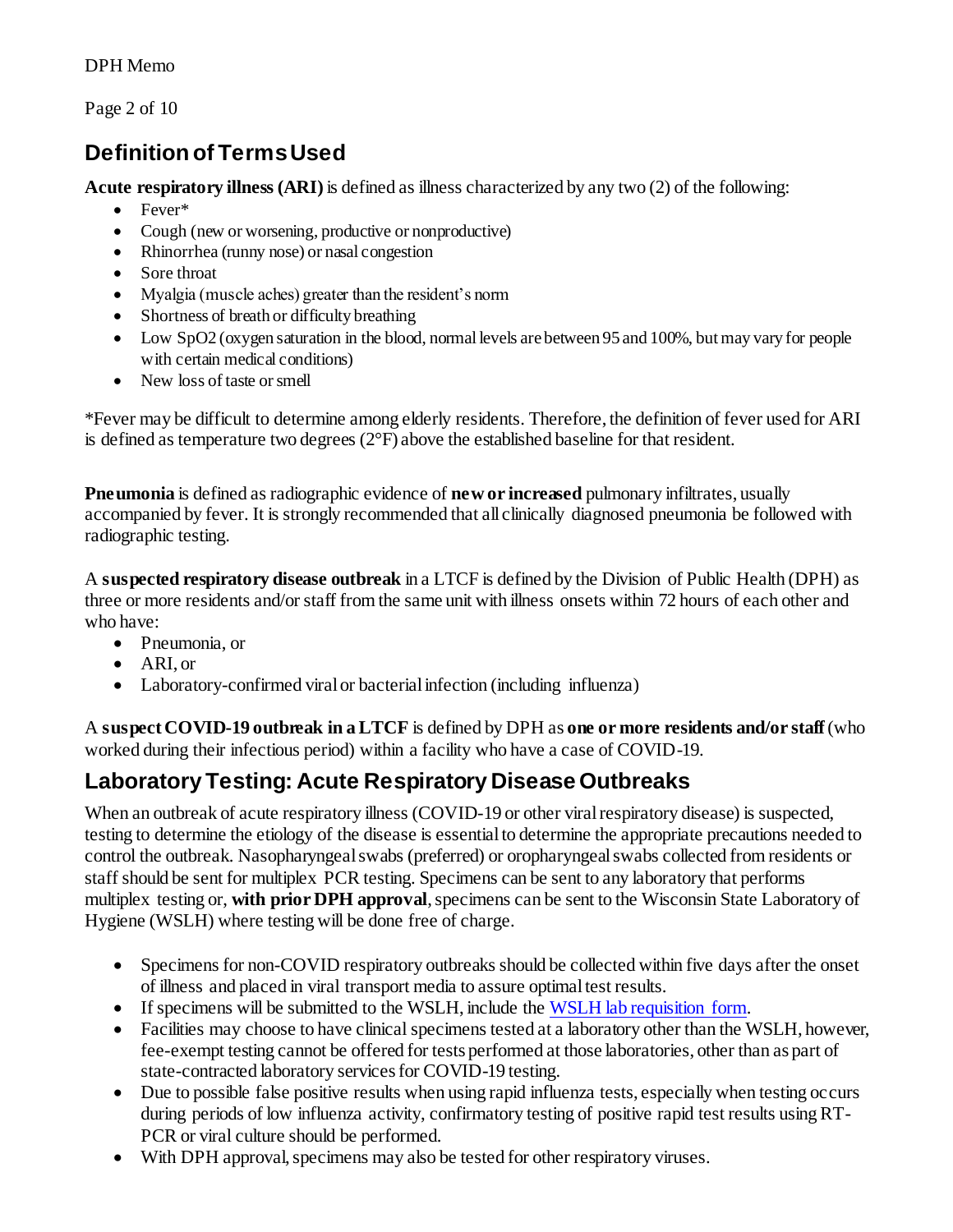#### Page 3 of 10

- If test results confirm influenza or SARS-CoV-2 within a facility, no further testing will be performed unless the resident has an atypical presentation of illness or is not responding to treatment.
- A negative test result does not rule out viral infection or the existence of an outbreak.

### **Laboratory Testing: COVID-19 Outbreaks**

COVID-19 outbreaks have different outbreak testing guidance and procedures based on the type of facility, including [CMS requirements for skilled nursing facilities \(SNFs\)](https://www.cms.gov/files/document/qso-20-38-nh-revised.pdf) an[d DHS COVID testing guidance for](https://www.dhs.wisconsin.gov/publications/p02768.pdf)  [assisted living facilities \(ALFs\).](https://www.dhs.wisconsin.gov/publications/p02768.pdf) In both of these cases, testing should be done to establish the extent of the outbreak and any transmission at minimum. WSLH an[d other state-contracted labs](https://covid19supplies.wi.gov/Testing) will test any symptomatic resident or staff for SARS-CoV-2, as well as provide outbreak testing.

If SARS-CoV-2 is identified, facilities should determine a testing approach, either targeted based on contact tracing or a wider approach, pe[r CDC LTCF guidance](https://www.cdc.gov/coronavirus/2019-ncov/hcp/long-term-care.html#anchor_1631031561398). Testing of the targeted individuals or location(s) should be done at minimum immediately (defined as no sooner than two days post-exposure) and 5–7 days post-exposure if no cases are found immediately.

If additional cases are found during either testing cycle, facilities should continue testing for the targeted location(s) or facility-wide every 3–7 days until 14 days pass since the last identified positive. If facilities are not confident in the ability to conduct contact tracing or the situation warrants wider testing, they should explore broader testing of location(s) or facility-wide. If cases are identified after an initial contact tracing testing approach, facilities should conduct contact tracing for the additional cases and also consider expanding the testing approach more broadly.

Nursing homes should follow any testing mandates issued by the [Centers for Medicare and Medicaid](https://www.cms.gov/files/document/qso-20-38-nh-revised.pdf)  [Services.](https://www.cms.gov/files/document/qso-20-38-nh-revised.pdf) Other LTCFs with confirmed COVID-19 should test residents and/or staff for COVID-19 based on the current recommendations on the **DHS** website. Testing and supplies are provided for fee-exempt testing through WSLH or participating private or clinical labs. More information about requesting testing supplies can be found on th[e DHS COVID testing website](https://covid19supplies.wi.gov/).

## **Antiviral Treatment and Prophylaxis During Influenza Outbreaks**

Influenza antiviral prophylaxis may prevent further spread of infection during outbreaks of influenza in a LTCF. Ideally, within 48 hours of the **onset of illness**, treat residents with confirmed or suspect cases of influenza with oseltamivir (Tamiflu®), zanamivir (Relenza®), or baloxovir (Xofluza®) to reduce the severity and shorten the duration of illness. At the discretion of a clinician, treatment with oseltamivir (Tamiflu®) or zanamivir (Relenza®) can be initiated more than 48 hours after the onset of illness**. Because of identified resistance, adamantanes should not be used to treat or prevent cases of influenza A.** Both pd2009/H1N1 and seasonal H3N2 viruses are resistant to adamantanes (amantadine, rimantadine, Symadine®, Symmetrel®, Flumadine®). Adamantanes are not effective against influenza B. CDC influenza antiviral recommendations are available on the [CDC clinician summary web page](https://www.cdc.gov/flu/professionals/antivirals/summary-clinicians.htm).

When cases of influenza have been confirmed in a facility, antiviral prophylaxis should be offered to:

- All residents regardless of vaccination status,
- All unvaccinated employees, and
- Those employees vaccinated less than two weeks before the cases were identified.

If exposure is limited to a specific wing or residential area, antiviral prophylaxis use can be limited to residents and unvaccinated staff in those areas.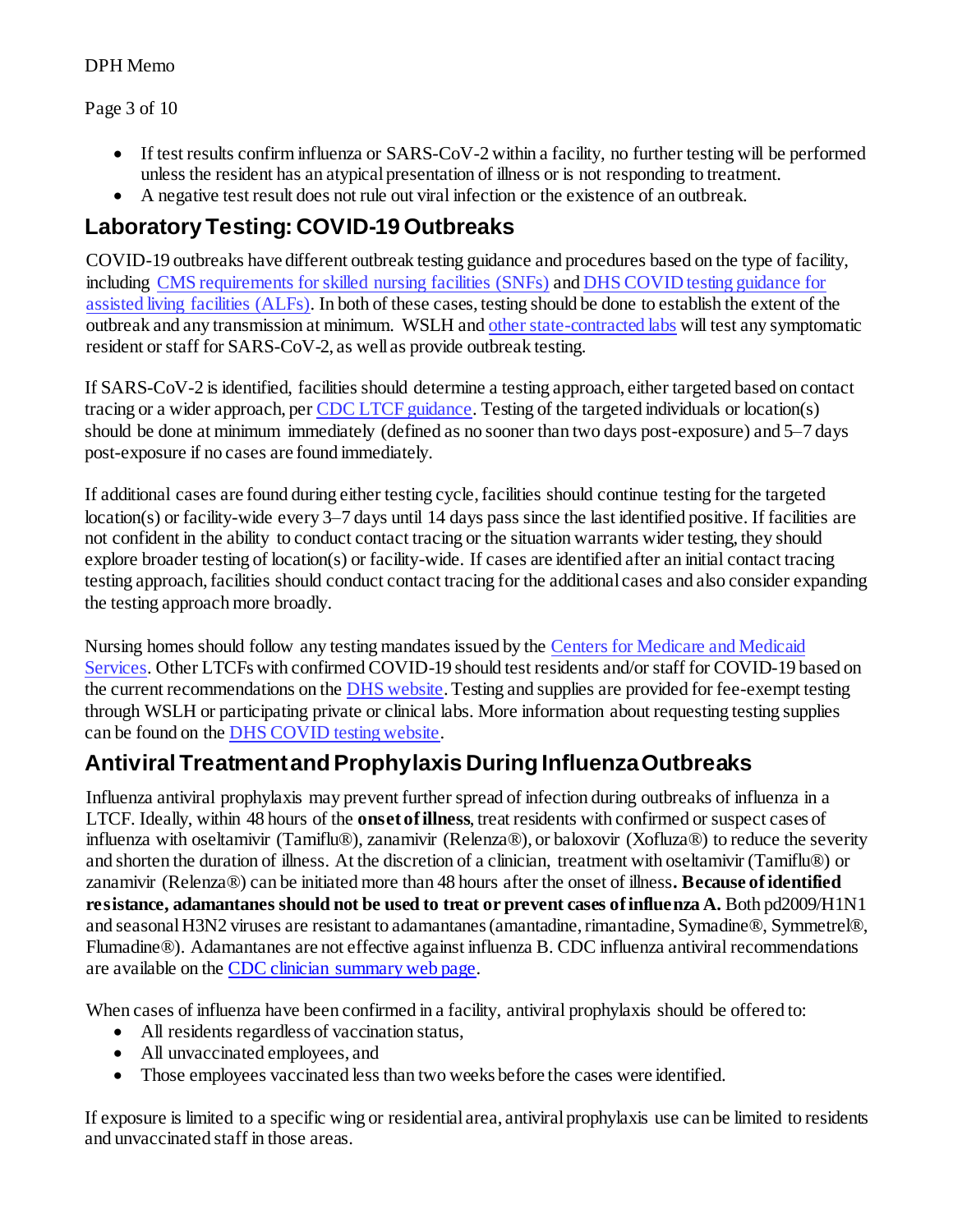Page 4 of 10

Only oseltamivir (Tamiflu®) and zanamivir (Relenza®) can be used for antiviral prophylaxis to prevent influenza A and B infection. Once initiated, antiviral prophylaxis should continue for a minimum of two weeks, and continue up to seven days after the last known case was identified.

**NOTE:** For a resident with a known creatinine clearance of 10–30 mL per minute, a reduction of the treatment dosage of oseltamivir and in the prophylaxis dosage is recommended. Refer to CDC recommendations. It is **not necessary** for residents to have their creatinine clearance checked prior to receiving oseltamivir treatment or prophylaxis.

### **Infection Control**

Caregivers and visitors should adhere to the appropriate precautions when in the presence of a resident with suspected or confirmed respiratory illness. Until the cause(s) of an ARI outbreak is determined, facilities should use the most protective level of precautions (e.g., for COVID-19), including gown, gloves, fit tested N95, and eye protection (e.g., goggles or face shield).

**Droplet Precautions** are intended to prevent transmission of pathogens spread through close respiratory or mucous membrane contact with respiratory secretions. In contrast to contact transmission, respiratory droplets carry and transmit infectious pathogens when they travel directly from the respiratory tract of the infectious individual to susceptible mucosal surfaces of the recipient, generally over short distances (within 6 feet). Residents on droplet precautions who must be transported outside of their room should wear a surgical or cloth mask (if tolerated) and practice respiratory hygiene (cough etiquette).

#### **Non-COVID-19**

Health care personnel should wear a surgical mask for close contact with an ill resident. A respirator is not necessary unless engaging in an aerosol-generating procedure (AGP), such as BIPAP/CPAP procedures. The mask is generally donned immediately prior to room entry.

#### **COVID-19**

Health care personnel should wear surgical masks in all areas of the building for source control aside from when actively eating or drinking. Fully vaccinated staf[f may choose](https://www.cdc.gov/coronavirus/2019-ncov/hcp/infection-control-recommendations.html) to remove source control in a well-defined area that is restricted from resident access (e.g., breakroom, all-staff meeting) when the [county community transmission level](https://covid.cdc.gov/covid-data-tracker/#county-view) is low to moderate.

When th[e county community transmission level](https://covid.cdc.gov/covid-data-tracker/#county-view) is at substantial to high levels (regardless of whether the facility currently has COVID-19 cases), staff should wear the following as part of CDC guidance for th[e universal use of PPE](https://www.cdc.gov/coronavirus/2019-ncov/hcp/long-term-care.html) during the COVID-19 pandemic:

- o An N95 for **all** residents during AGPs AND
- o Eye protection for all resident care encounters.

#### **Airborne Precautions for COVID-19**

A fit tested N95 respirator and eye protection should be worn when caring for any residents with suspected or confirmed COVID-19 and during an[y AGP](https://www.cdc.gov/coronavirus/2019-ncov/hcp/faq.html#Infection-Control) performed on those residents. AGPs should take place in an airborne infection isolation room (AIIR), if possible. When AGPs cannot be performed in an AIIR, staff present during the procedure should be limited and the door should remain closed.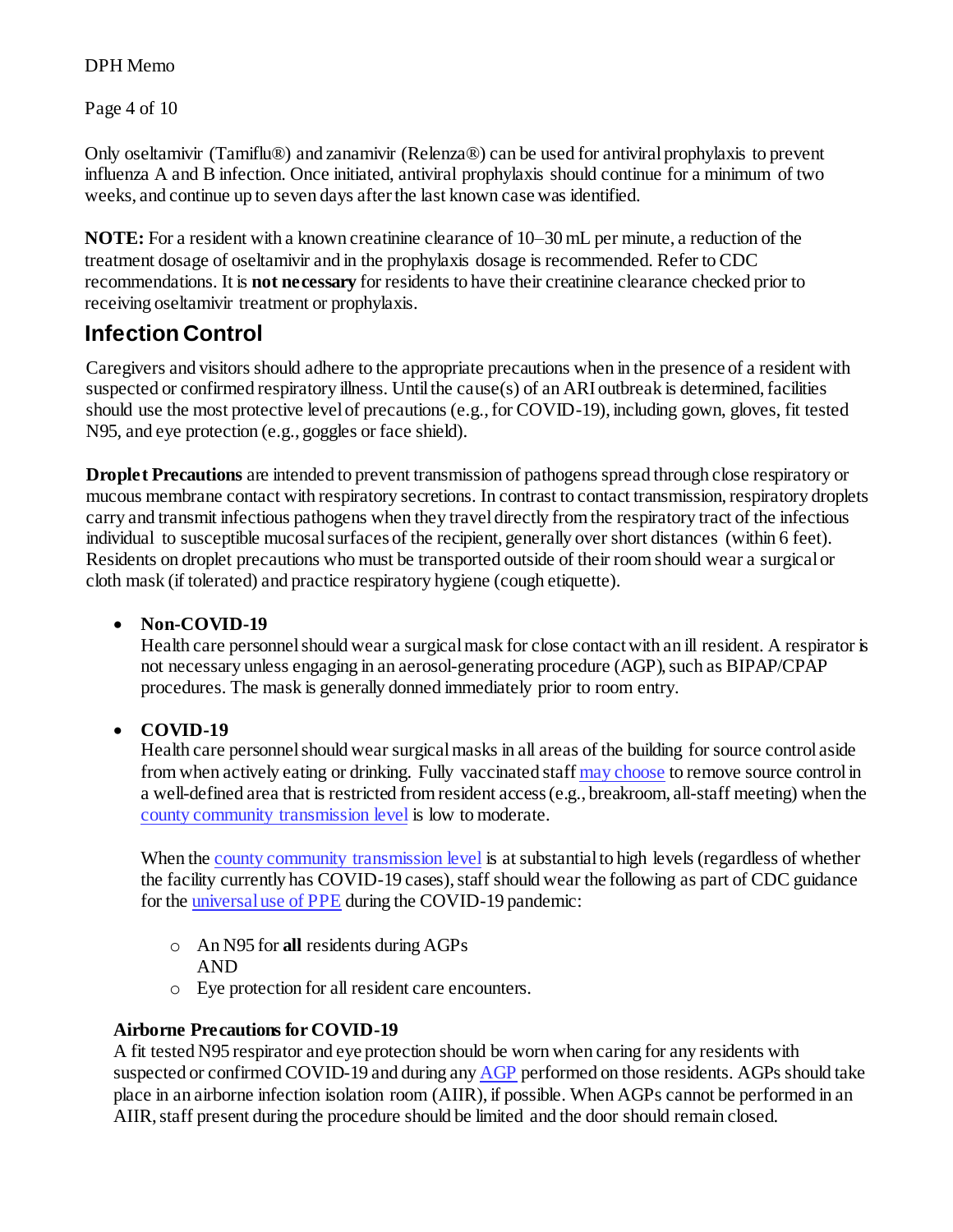Page 5 of 10

**Contact Precautions** apply when the presence of discharges from the body suggest an increased potential for extensive environmental contamination and risk of transmission and for residents suspected or confirmed to have COVID-19.

- Health care staff should wear a gown and gloves for all interactions that may involve direct contact with the resident or potentially contaminated areas in the environment.
- Follow [CDC guidelines](https://www.cdc.gov/coronavirus/2019-ncov/hcp/long-term-care.html) for suspected or confirmed COVID-19 in residents, including use of a fittested N95, gown, gloves, and eye protection.
- Don PPE immediately prior to room entry and discard before exiting the room to contain pathogens implicated in direct transmission or indirect transmission through environmental contamination. Perform hand hygiene after PPE removal prior to exiting the room.

#### **CDC Recommended Precautions for Common Respiratory Viruses<sup>1</sup>**

|                       | <b>Droplet Precautions</b> | <b>Contact Precautions</b> | Airborne Precautions <sup>2</sup> |
|-----------------------|----------------------------|----------------------------|-----------------------------------|
| Influenza             |                            |                            |                                   |
| COVID-19/SARS-CoV-2   | $\sqrt{3}$                 |                            |                                   |
| <b>RSV</b>            |                            |                            |                                   |
| Parainfluenza         |                            |                            |                                   |
| Rhino/Enterovirus     |                            |                            |                                   |
| Seasonal Coronavirus  |                            |                            |                                   |
| Human Metapneumovirus |                            |                            |                                   |
| Adenovirus            |                            |                            |                                   |

<sup>1</sup>If test results fail to identify an etiologic agent, ill residents should continue to be placed on contact and droplet precautions.

<sup>2</sup>Airborne precautions (e.g., N95 respirator and, if available, negative airflow rooms) should be used for patients with confirmed or suspected COVID-19 during AGPs.

<sup>3</sup>Eye protection should also be worn as part of droplet precautions for suspected or confirmed COVID-19 residents or when th[e county community transmission level](https://covid.cdc.gov/covid-data-tracker/#county-view) is at a substantial or high level (regardless of whether the facility currently has cases).

### **Duration of Transmission-Based Precautions: Non-COVID-19-Respiratory Disease Outbreaks**

Follow [CDC guidelines](https://www.cdc.gov/infectioncontrol/guidelines/isolation/appendix/type-duration-precautions.html) for the specific type and duration of precautions. When a resident has confirmed or suspected influenza, the resident should remain on droplet precautions for seven days after onset of illness or until 24 hours after the resolution of fever and respiratory symptoms, whichever is longer.

For other respiratory illnesses, the resident should remain on appropriate precautions for the duration of illness, defined as 24 hours after resolution of fever without the use of fever-reducing medications and without respiratory symptoms (see ARI symptoms above). Criteria for determining ARI among staff or residents should focus on whether cough is a new or worsening symptom. For discontinuation of droplet or contact precautions, exclude cough as a criterion unless the cough produces purulent sputum. In many cases, a non-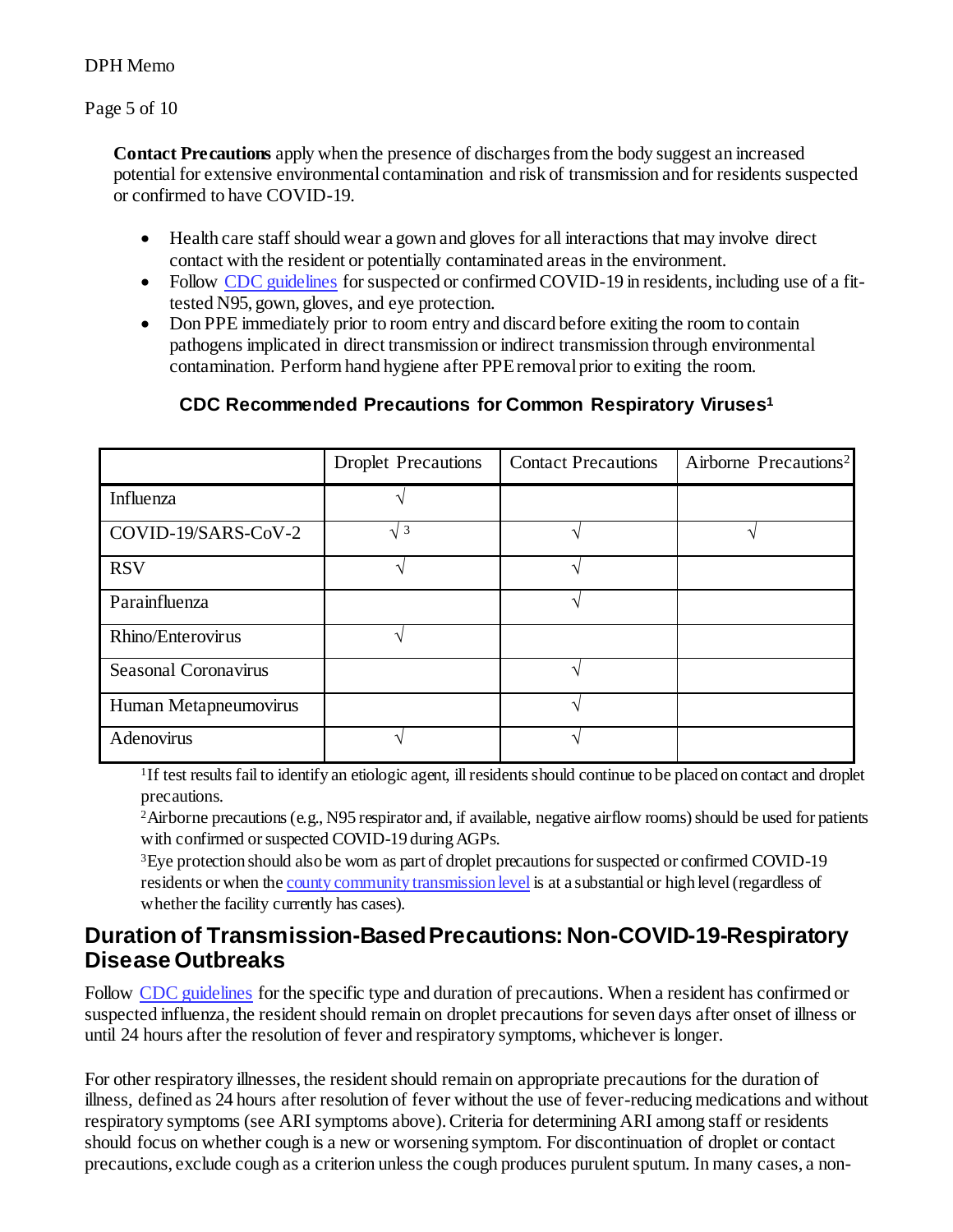Page 6 of 10

infectious post-viral cough may continue for several weeks following resolution of other respiratory symptoms.

### **Duration of Transmission-Based Precautions: COVID-19 Outbreaks**

When a resident has confirmed or suspected COVID-19, the resident should remain on standard, airborne, and contact (plus eye protection) precautions at minimum until [conditions for discontinuation\\*](https://www.cdc.gov/coronavirus/2019-ncov/hcp/disposition-hospitalized-patients.html) are met:

- At least 10 days have passed since onset of symptoms, AND
- At least 24 hours have passed since last fever without the use of fever-reducing medications, AND
- Symptoms (e.g., cough, shortness of breath) have improved.

*\*Some individuals with severe illness OR who are severely immunocompromised should be maintained on droplet and contact precautions until at least 10 days and up to 20 days have passed since symptom onset AND at least 24 hours since the last fever with symptom improvement. Consultation with infection control experts should be considered in these cases.* 

Facilities should continue to follow the latest guidance from federal and state agencies. This includes the use o[f full PPE](https://www.cdc.gov/coronavirus/2019-ncov/hcp/long-term-care.html) for residents with suspected or confirmed COVID-19: gown, gloves, fit tested N95, and eye protection. AGPs should take place in an AIIR, if possible. When AGPs cannot be performed in an AIIR, staff present during the procedure should be limited and the door should remain closed.

### **Resident Room Assignments**

If possible, any resident who is ill with symptoms of ARI should stay in a private room. Decisions by medical and administrative staff regarding resident placement should be made on a case-by-case basis. In determining resident placement, consider:

- Balancing the risk of infection to other residents in the room.
- The presence of risk factors that increase the likelihood of transmission within the facility.
- The potential adverse psychological impact on the infected resident.

When a single-resident room is not available, ill residents can be placed in a multi-bed room following consultation with infection control personnel to assess risks associated with resident placement options (e.g., cohorting, keeping the resident with an existing roommate). Spatial separation of six feet or more and drawing the curtain between resident beds is especially important for residents in multi-bed rooms.

The LTCF may consider allowing a resident with a cough that is not a suspected or confirmed COVID-19 resident, to leave their room while wearing a surgical mask. This can be reviewed on a case-by-case basis and if the resident's understanding and compliance with the core principles of infection control will minimize the risk of infection to other residents. Non-ill residents should not be confined or restricted to their rooms during a non-COVID-19 outbreak.

**Outbreaks of COVID-19** may necessitate the cohorting of patients with COVID-19 to a dedicated floor, unit, or wing, with dedicated staff to prevent transmission based on consultation with the facility's infection prevention personnel.

# **Visitors in General**

Facilities should assess risks and develop policies that provide guidance on general screening practices for visitors at any time to advise the in advance to avoid visitation while having active signs or symptoms of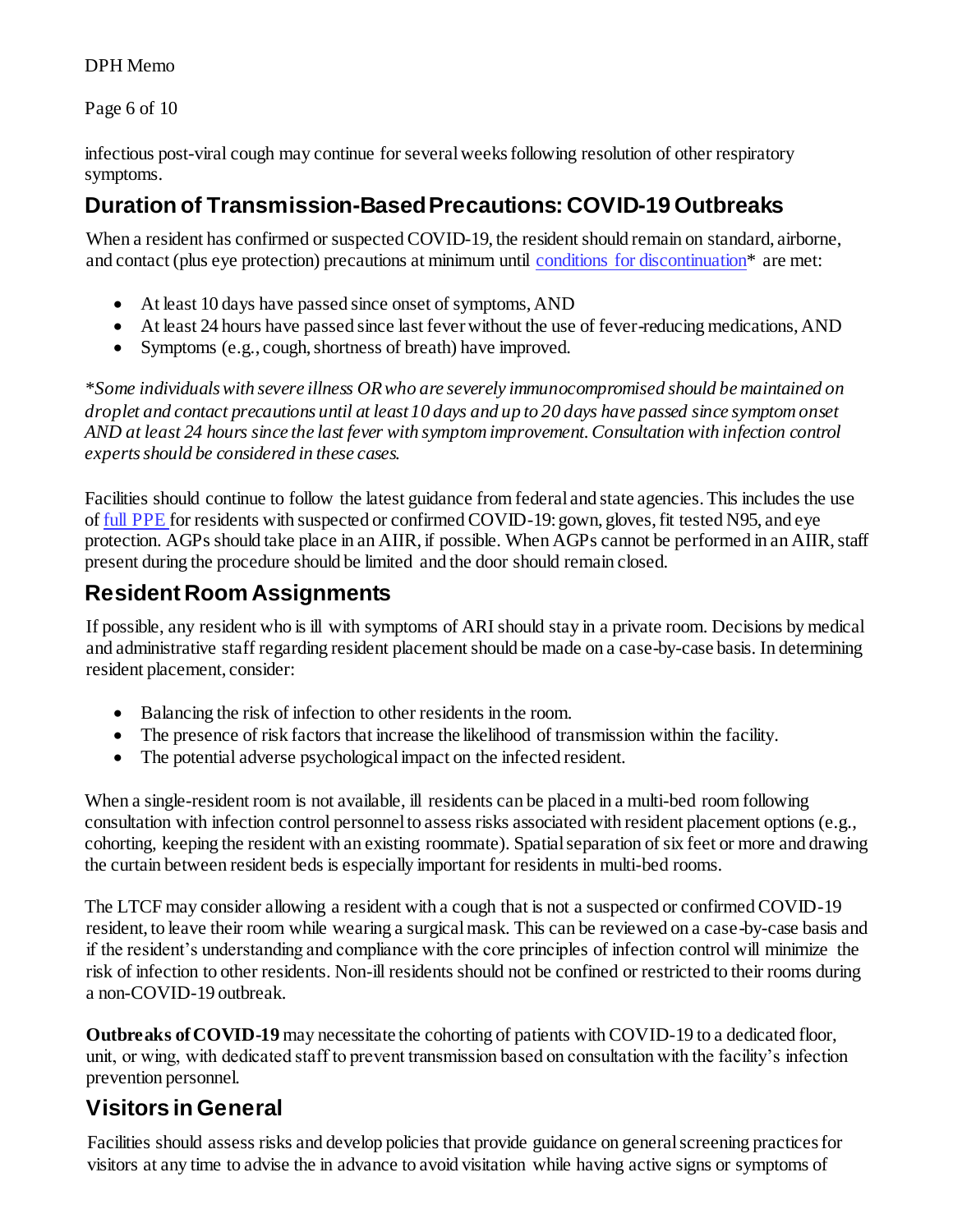Page 7 of 10

acute respiratory infections or other communicable diseases. This guidance should be reinforced at the facility entrance due to the inherent risks of ARI outbreaks among LTCF populations.

### **Visitors During Outbreaks**

A facility with a confirmed or suspected outbreak should follow curren[t CMS visitation requirements](https://www.cms.gov/files/document/qso-20-39-nh-revised.pdf) for nursing homes an[d DHS guidance](https://www.dhs.wisconsin.gov/covid-19/assisted-living.htm#safer-visits-in-wisconsin-assisted-living---a-person-centered-approach) for other LTCFs based on curren[t CDC guidance](https://www.cdc.gov/coronavirus/2019-ncov/hcp/infection-control-recommendations.html#anchor_1604360721943).

All visitors should be screened prior to entry and those who mee[t quarantine criteria](https://www.cdc.gov/coronavirus/2019-ncov/your-health/quarantine-isolation.html?CDC_AA_refVal=https%3A%2F%2Fwww.cdc.gov%2Fcoronavirus%2F2019-ncov%2Fif-you-are-sick%2Fquarantine.html), including those with any [symptoms](https://www.cdc.gov/coronavirus/2019-ncov/symptoms-testing/symptoms.html) consistent with COVID-19, should not be permitted to enter the facility. All visitors should be educated upon admission on the type of PPE and other infection prevention principles that should be followed as part of their visit. Ask visitors to inform the facility if they develop fever or symptoms consistent with COVID-19 within 14 days of visiting the facility.

### **Temporary Halting of New Admissions: Non-COVID-19 Respiratory Disease Outbreaks**

Upon recognition of a confirmed or suspected outbreak of respiratory illness, the facility may consider temporarily halting new admissions to the facility. If the outbreak is confined to a specific unit, wing, or floor, the facility may consider allowing new admissions to other units, wings, or floors not affected by the outbreak. A pause of new admissions to the facility or the affected unit, wing, or floor may be considered until one week after the illness onset of the last confirmed or suspected case for non-COVID outbreaks.

## **Temporary Halting of New Admissions: COVID-19 Outbreaks**

When a suspected or confirmed case of COVID-19 is identified in a facility, a temporary new resident admissions halt is recommended, at least until the extent of transmission can be clarified and interventions can be implemented.

#### **Units, Wings, or Floors With COVID-19 (Affected Units)**

Affected units are determined by contact tracing and testing, so these outbreak responses will be situation-dependent. LTCFs should follow th[e CDC LTCF IPC guidance](https://www.cdc.gov/coronavirus/2019-ncov/hcp/long-term-care.html#anchor_1631031561398) when a new infection is identified in a staff member or resident. Skilled nursing facilities will also reference the aligned guidance from CMS in [QSO-20-38.](https://www.cms.gov/files/document/qso-20-38-nh-revised.pdf)

These responses can take the form of a contact tracing-based, narrower scope of testing (e.g., specific individuals) or broad-based testing (e.g., unit, floor, shift, wing, facility-wide). At minimum, testing will involve two rounds: the first conducted immediately (defined as no sooner than 2 days postexposure) and, if negative, a second round 5–7 days post-exposure. Additional positives identified during either round will lead to additional testing cycles every 3–7 days until more than 14 days pass from the last identified positive case. The results of the testing will help determine the extent of the outbreak and transmission, which may influence admission decisions.

Facilities should determine admission practices during outbreaks in consultation with the medical director and facility leadership that take the CDC and CMS guidance into account, including the CMS guidance in QSO-20-14 that says "Nursing homes should admit any individuals that they would normally admit to their facility."

If facilities can safely admit new residents, they should facilitate the admission. Facilities should assess pertinent factors to disease transmission, as well as their capacity for adequate staffing, space,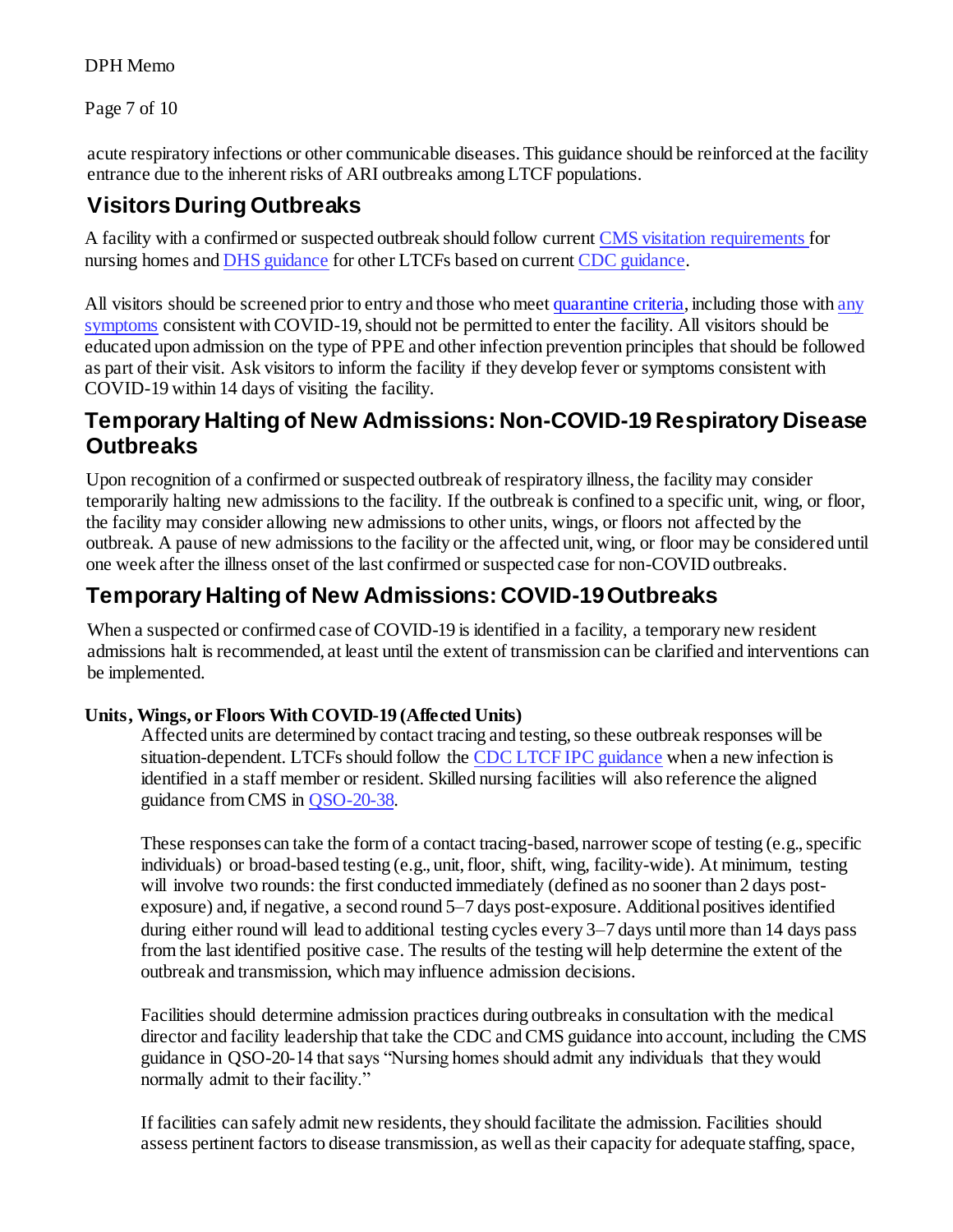Page 8 of 10

and PPE to accommodate new admissions during the outbreak. Potential new admissions and their representatives should be made aware of the outbreak and steps taken to ensure patient safety.

As part of outbreak management, facilities can discuss plans to admit residents during active outbreaks with their local health department (LHD). LHDs do not need to approve the admission plan, but should be notified for awareness. LHDs and th[e DHS website](https://www.dhs.wisconsin.gov/covid-19/investigations.htm) will still officially note the outbreak as being a minimum of two incubation periods (28 days) in length from the last identified case, regardless of the selected outbreak testing approach or number of testing cycles.

#### **Unit, Wings, or Floors Without COVID-19 (Non-Affected Units)**

If it is determined, after the identification of potential close contacts and the evaluation of infection control practices, that the outbreak is confined to a specific unit, wing, or floor, the facility may consider allowing new admissions to other units, wings, or floors not affected by the outbreak. This should only be considered if the facility has the adequate staff, PPE, and available accommodations on units/wings/floors not affected by the outbreak, to care for a new admission based on current recommendations.

A situation where this may be appropriate is when a single positive staff member only worked on one wing during their infectious period. For positive staff members in non-direct resident care roles, admissions may continue once contact tracing has been completed and no direct patient contacts have been confirmed. Exposed staff should complete an appropriate exposure risk- assessment.

### **Management of New Admissions or Readmissions: COVID-19 Outbreaks**

When the facility is able to accept new admissions or is readmitting a resident, they should be placed in a single-person room or in a separate observation area so the resident can be monitored for symptoms of COVID-19.

- Quarantine is no longer recommended for residents who are being admitted to a LTCF if they are within 90 days of a SARS-CoV-2 infection or are fully vaccinated and have not had prolonged close contact with a SARS-CoV-2-positive individual in the prior 14 days.
- A negative test prior to admission does not replace the need for a 14-day quarantine for unvaccinated residents.
- Residents can be transferred from the observation area to other units if they remain afebrile and without symptoms for 14 days after their admission.
- All recommended PPE used for a COVID-19 positive resident (face shield, fit tested N95, gloves, and gown) should be worn by staff entering the room of a resident under quarantine.

#### **Readmission of Current Residents**

The facility should prioritize the readmission of ill residents (e.g., those returning from a hospital stay), provided that upon return to the facility, the appropriate infection control measures are implemented to protect the health of other residents. Laboratory testing of residents for ARI (including influenza and COVID-19) prior to readmission is not recommended and should not be used as criterion for readmission to the facility.

## **Staff Screening: COVID-19 Outbreaks**

In accordance wit[h CDC guidance](https://www.cdc.gov/coronavirus/2019-ncov/hcp/long-term-care.html), screen all staff at the beginning of their shift fo[r all symptoms](https://www.cdc.gov/coronavirus/2019-ncov/symptoms-testing/symptoms.html) of COVID-19, close contact with those outside the facility with a SARS-CoV-2 infection, and adherence to source control. Options include (but are not limited to) arrival screening or electronic monitoring systems. Fever is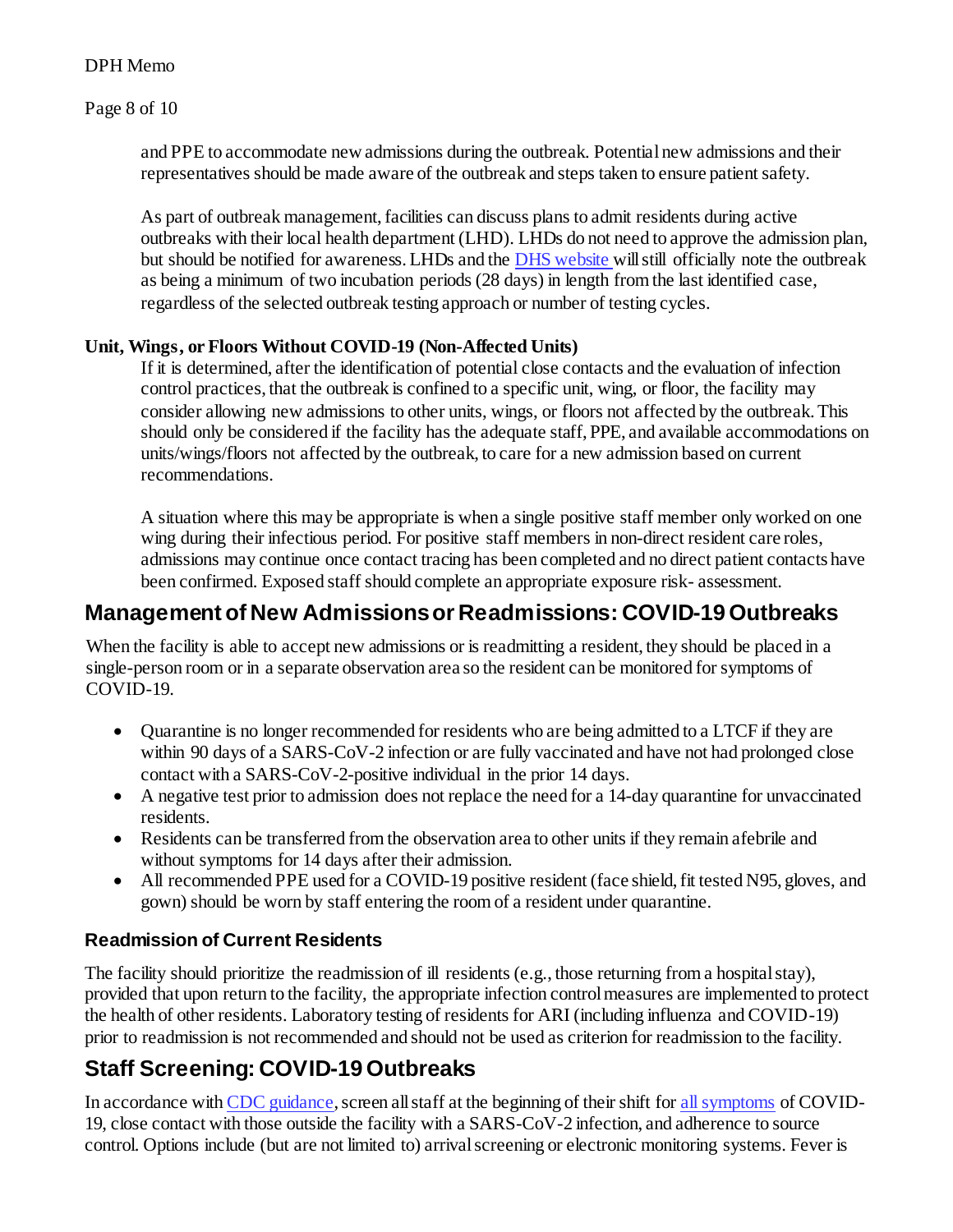Page 9 of 10

defined as either measured temperature ≥100°F or subjective fever. Exclude and test staff with symptoms and have a plan for those who report close contact with an individual with a SARS-CoV-2 infection.

## **Exclusion of Staff: Non-COVID-19 Respiratory Disease Outbreaks**

Staff with ARI who are tested and do not have COVID-19 should be excluded from work until at least 24 hours after they no longer have a fever (without the use of fever-reducing medicines such as acetaminophen or ibuprofen). If symptoms, such as cough and sneezing, are still present, staff should wear a surgical mask during resident care activities. Support and flexibility should be given to staff to encourage them to stay home from work. Try to reduce logistical barriers and financial hardship to the extent possible.

# **Exclusion of Staff: COVID-19 Outbreaks**

Staff with confirmed COVID-19 and staff with ARI who are not tested for COVID-19 should be excluded from work until they meet criteria for discontinuation of isolation\* established b[y CDC](https://www.cdc.gov/coronavirus/2019-ncov/hcp/return-to-work.html) an[d DHS](https://www.dhs.wisconsin.gov/covid-19/providers.htm):

- At least 10 days have passed since onset of symptoms, AND
- At least 24 hours have passed since last fever without the use of fever-reducing medications, AND
- Symptoms (e.g., cough, shortness of breath) have improved

*\*Some individuals with severe illness OR who are severely immunocompromised should be maintained on droplet and contact precautions until at least 10 days and up to 20 days have passed since symptom onset AND at least 24 hours since the last fever with symptom improvement. Consultation with infection control experts should be considered in these cases.* 

Support should be given to staff being excluded from work to stay home. Try to reduce logistical barriers and financial hardship to the extent possible.

CDC and DHS do not recommend the regular use of a test-based strategy for return to work. Any facility considering implementing a test-based strategy should be aware that there have been reports of prolonged detection of RNA without direct correlation to viral culture.

### **Participation in Activities, Therapy, and Communal Dining: Non-COVID-19 Respiratory Disease Outbreaks**

An outbreak of ARI does not require the cancellation of facility-wide resident activities, therapy, or communal dining. Residents with active ARI should not participate in facility-wide resident activities, therapy, or communal dining.

### **Participation in Activities, Therapy, and Communal Dining: COVID-19 Outbreaks**

If a unit is open to new admissions, that unit may resume activities to the prior level before the outbreak if they have the staff, PPE, and accommodations to safely conduct these activities.

For units closed to new admissions due to an outbreak of COVID-19, unvaccinated residents should be encouraged to remain in their room. Restrict residents (to the extent possible) to their rooms, except for medically necessary purposes. If residents leave their room, they should be encouraged to wear a cloth face covering or facemask, perform hand hygiene, limit their movement in the facility, and perform social distancing.